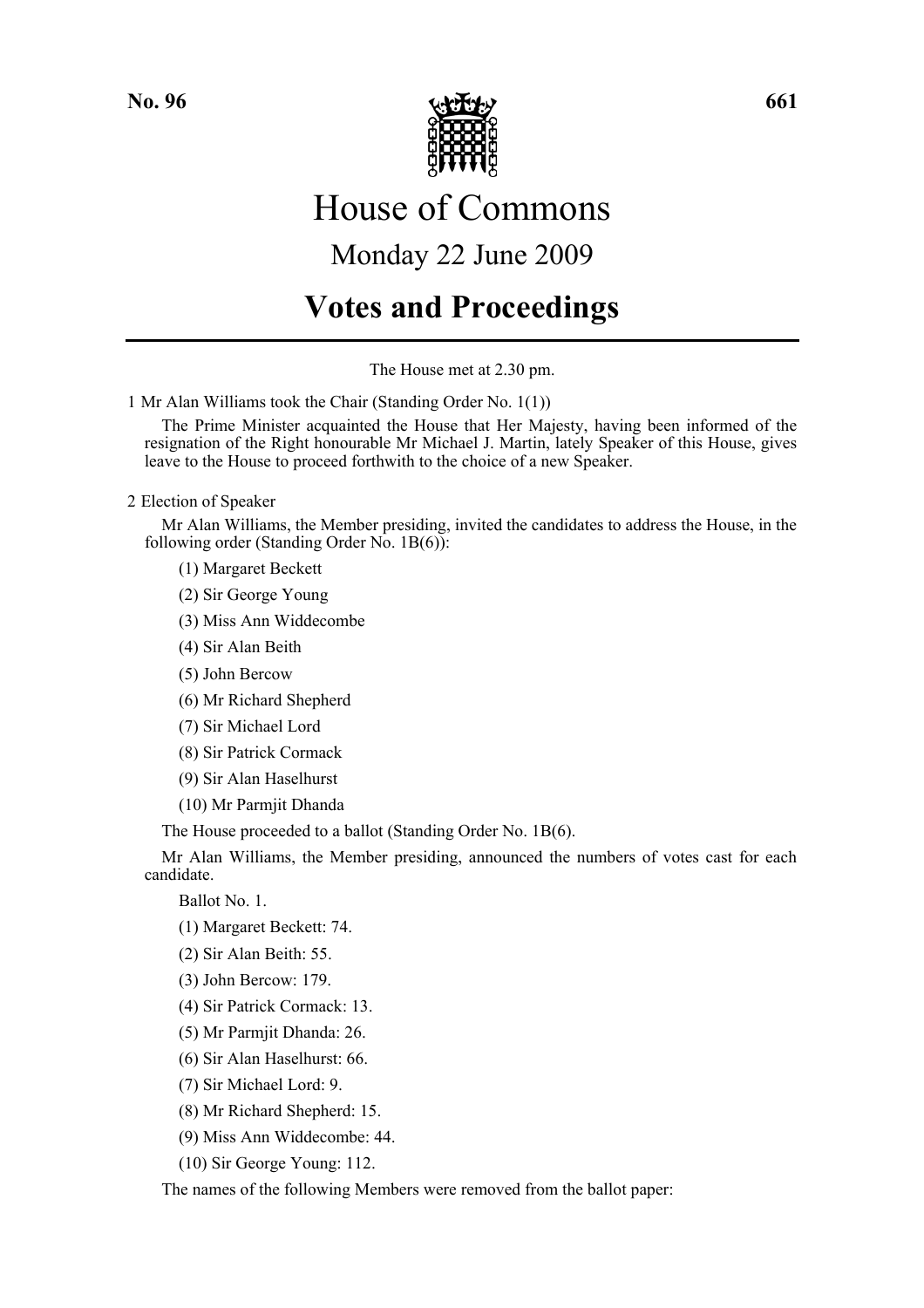(1) Sir Michael Lord (Standing Order No. 1B(12)(a)).

(2) Sir Patrick Cormack, Mr Parmjit Dhanda and Mr Richard Shepherd (Standing Order No. 1B(12)(b)).

The House proceeded to a further ballot (Standing No. 1B(11)).

Mr Alan Williams, the Member presiding, announced the numbers of votes cast for each candidate.

Ballot No. 2.

(1) Margaret Beckett: 70.

(2) Sir Alan Beith: 46.

(3) John Bercow: 221.

(4) Sir Alan Haselhurst: 57.

(5) Miss Ann Widdecombe: 30.

(6) Sir George Young: 174.

The names of the following Members were removed from the ballot paper:

(1) Miss Ann Widdecombe (Standing Order No. 1B(12)(a)).

(2) Margaret Beckett, Sir Alan Haselhurst and Sir Alan Beith (Standing Order No.  $1B(12)(c)$ ).

The House proceeded to a further ballot (Standing No. 1B(11)).

Mr Alan Williams, the Member presiding, announced the numbers of votes cast for each candidate.

Ballot No. 3.

(1) John Bercow: 322.

(2) Sir George Young: 271.

Question put forthwith (Standing Order No. 1B(13)), That John Bercow do take the Chair of this House as Speaker.

Question agreed to.

*Resolved*, That John Bercow do take the Chair as Speaker.

Mr Alan Williams left the Chair.

John Bercow was taken out of his place and conducted to the Chair by Mr Charles Walker and Sandra Gidley.

John Bercow, standing on the upper step, expressed his respectful and humble acknowledgement to the House of the great honour the House had been pleased to confer upon him, and sat down in the Chair.

The Mace was placed upon the Table.

The Prime Minister, Mr David Cameron, Mr Nick Clegg, Mr Elfyn Llwyd, Mark Durkan, Dr William McCrea, Mr Peter Kilfoyle and Dr Richard Taylor congratulated the Speaker Elect.

The Prime Minister signified the pleasure of Her Majesty that the House should present its Speaker this day at 9.45 pm in the House of Lords, for Her Majesty's Royal Approbation.

3 Message to attend the Lords Commissioners

A Message was received from the Lords Commissioners, by the Gentleman Usher of the Black Rod:

Mr Speaker Elect, The Lords, authorised by virtue of Her Majesty's Commission, desire the immediate attendance of this Honourable House in the House of Lords.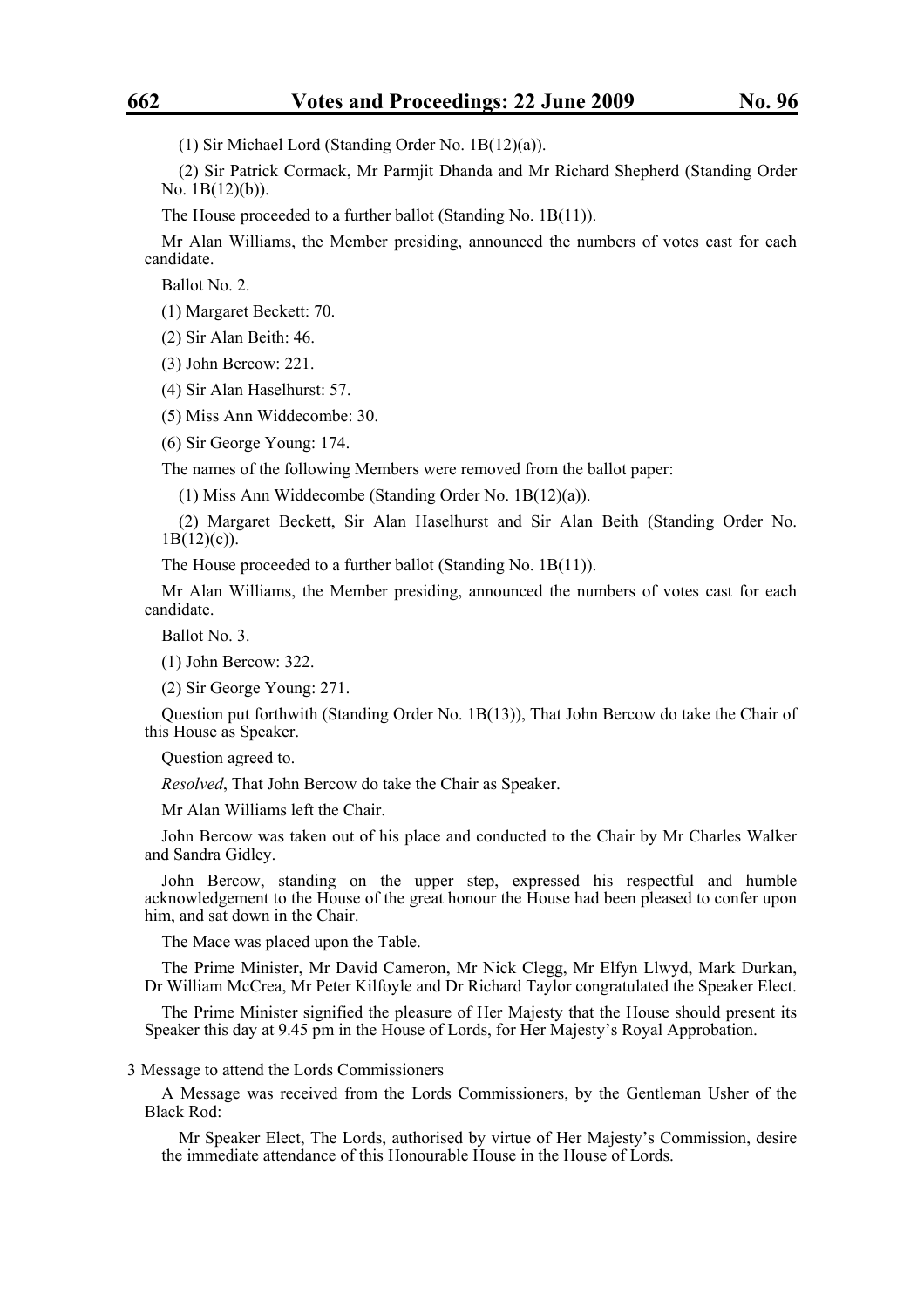4 Attendance in the House of Lords

The Speaker Elect, with the House, went up to the House of Lords.

The Speaker Elect was presented to the Lords Commissioners for Her Majesty's Royal Approbation.

The Lord Chancellor, one of the said Lords Commissioners, signified Her Majesty's Approbation of the Speaker Elect.

#### 5 The Speaker

The Speaker reported, That the House had been in the House of Lords, where Her Majesty was pleased by Her Majesty's Commissioners to approve the choice the House had made of him to be its Speaker.

The Speaker repeated his very respectful acknowledgements and grateful thanks to the House for the great honour it had conferred upon him, and renewed the assurance of his entire devotion to the service of the House.

#### 6 Speaker Martin's Retirement

*Resolved, nemine contradicente*, That an humble Address be presented to Her Majesty, praying Her Majesty that she will be most graciously pleased to confer some signal mark of Her Royal favour upon the Right honourable Mr Michael J. Martin for his eminent services during the important period in which he presided with such distinguished ability and dignity in the Chair of this House.—(*Ms Harriet Harman*.)

Address to be presented to Her Majesty by Members of this House who are Privy Counsellors or Members of Her Majesty's Household.

#### 7 Adjournment

*Resolved*, That this House do now adjourn.—(*Ms Harriet Harman*.)

Adjourned at 10.07 pm until tomorrow.

*Other proceedings* 

*\_\_\_\_\_\_\_\_\_\_\_\_\_\_\_\_\_* 

*Rules Relating to the Conduct of Members* 

8 Guide to the Rules Relating to the Conduct of Members Code of Conduct and Guide to the Rules to be printed (HC 735).

#### *General Committees: Appointments*

*The Speaker appoints the Chairman of General Committees and allocates Statutory Instruments to Delegated Legislation Committees.*

*The Committee of Selection nominates Members to serve on General Committees (and certain Members to serve on Grand Committees).*

9 Fifth Delegated Legislation Committee (Draft Transfer of Functions of the Consumer Credit Appeals Tribunal Order 2009, the draft Transfer of Functions (Estate Agents Appeals and Additional Scheduled Tribunal) Order 2009 and the draft Transfer of Functions (Transport Tribunal and Appeal Panel) Order 2009)

Members: Caroline Flint, Stephen Hesford and Mr Tony McNulty discharged and Ann Coffey, Mike Hall and Mr Tom Harris nominated in substitution.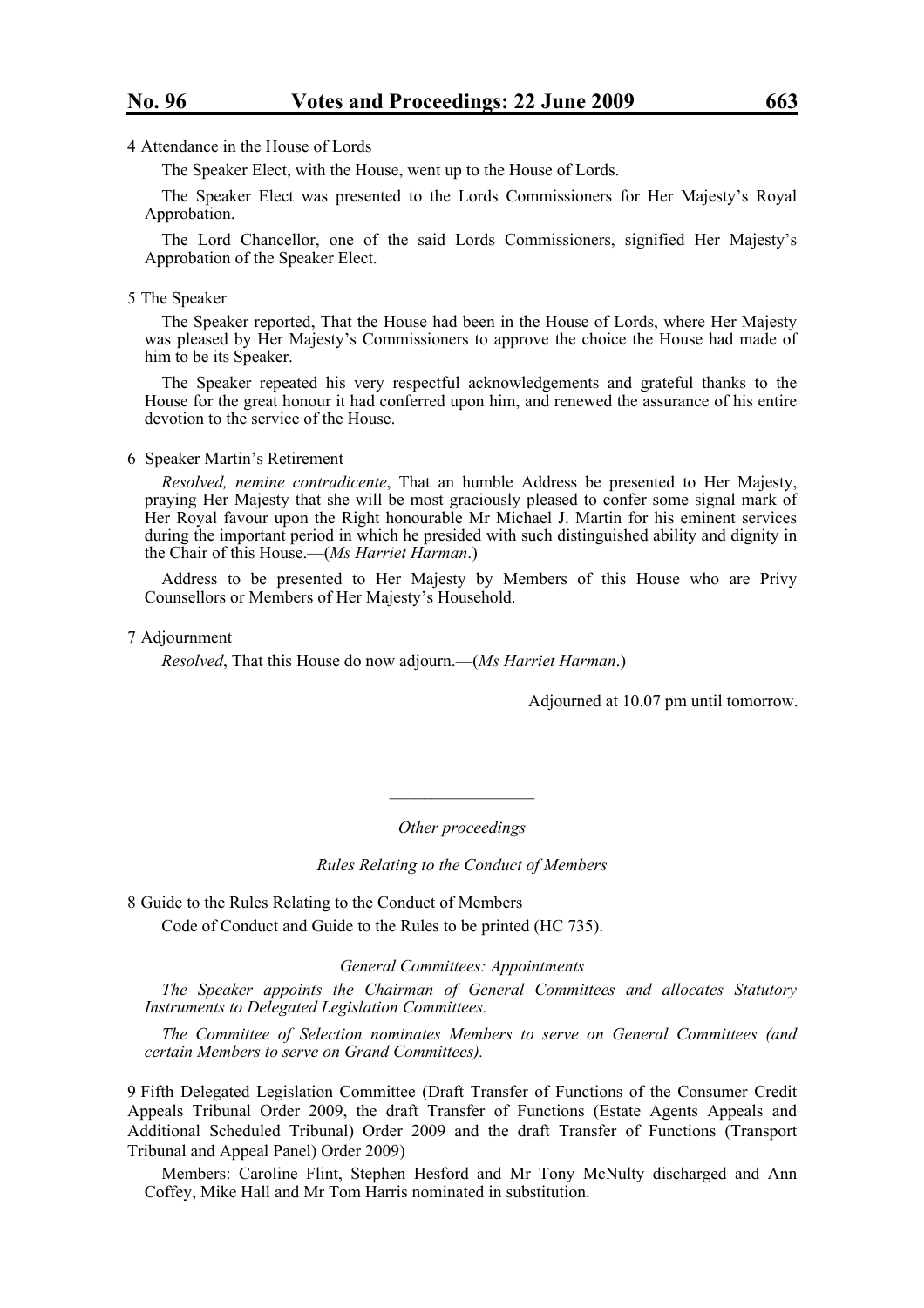10 Seventh Delegated Legislation Committee (Draft Crime (International Co-operation) Act 2003 (Designation of Participating Countries) (England, Wales and Northern Ireland) (No. 2) Order 2009)

Members: Mr Graham Brady and Daniel Kawczynski discharged and Mark Pritchard and Sir John Stanley nominated in substitution.

## *John Bercow*

*Speaker* 

The Speaker will take the Chair at 2.30 pm.

#### APPENDIX

*Papers presented or laid upon the Table:* 

*Papers subject to Negative Resolution:* 

1 European Communities

European Communities (Designation) (No. 3) Order 2009 (S.I., 2009, No. 1381), dated 10 June 2009 (by Act), with an Explanatory Memorandum (by Command) (Secretary David Miliband).

2 Social Security

(1) Social Security (Miscellaneous Amendments) (No. 2) Regulations 2009 (S.I., 2009, No. 1490), dated 15 June 2009 (by Act), with an Explanatory Memorandum (by Command) (Secretary Yvette Cooper); and

(2) Social Security (Recovery of Benefits) (Lump Sum Payments) (Amendment) Regulations 2009 (S.I., 2009, No. 1494), dated 15 June 2009 (by Act), with an Explanatory Memorandum (by Command) (Secretary Yvette Cooper).

*Other Papers:* 

3 Air Force (Constitution)

Amendment List 29 to Air Publication 1296—The Royal Air Force Manual of Medical Management and Administration (Eighth Edition) (by Act) (Secretary Bob Ainsworth).

4 Miscellaneous (No. 6, 2009)

Optional Protocol, done at New York on 13 December 2006, to the Convention on the Rights of Persons with Disabilities, with an Explanatory Memorandum (by Command) (Cm. 7644) (Secretary David Miliband).

#### 5 National Health Service

(1) Report and Accounts of Birmingham and Solihull Mental Health NHS Foundation Trust for 30 June 2008–31 March 2009 (by Act) (Secretary Andy Burnham);

(2) Report and Accounts of James Paget University Hospitals NHS Foundation Trust for 2008–09 (by Act) (Secretary Andy Burnham);

(3) Report and Financial Statements of Royal Berkshire NHS Foundation Trust for 2008–09 (by Act) (Secretary Andy Burnham);